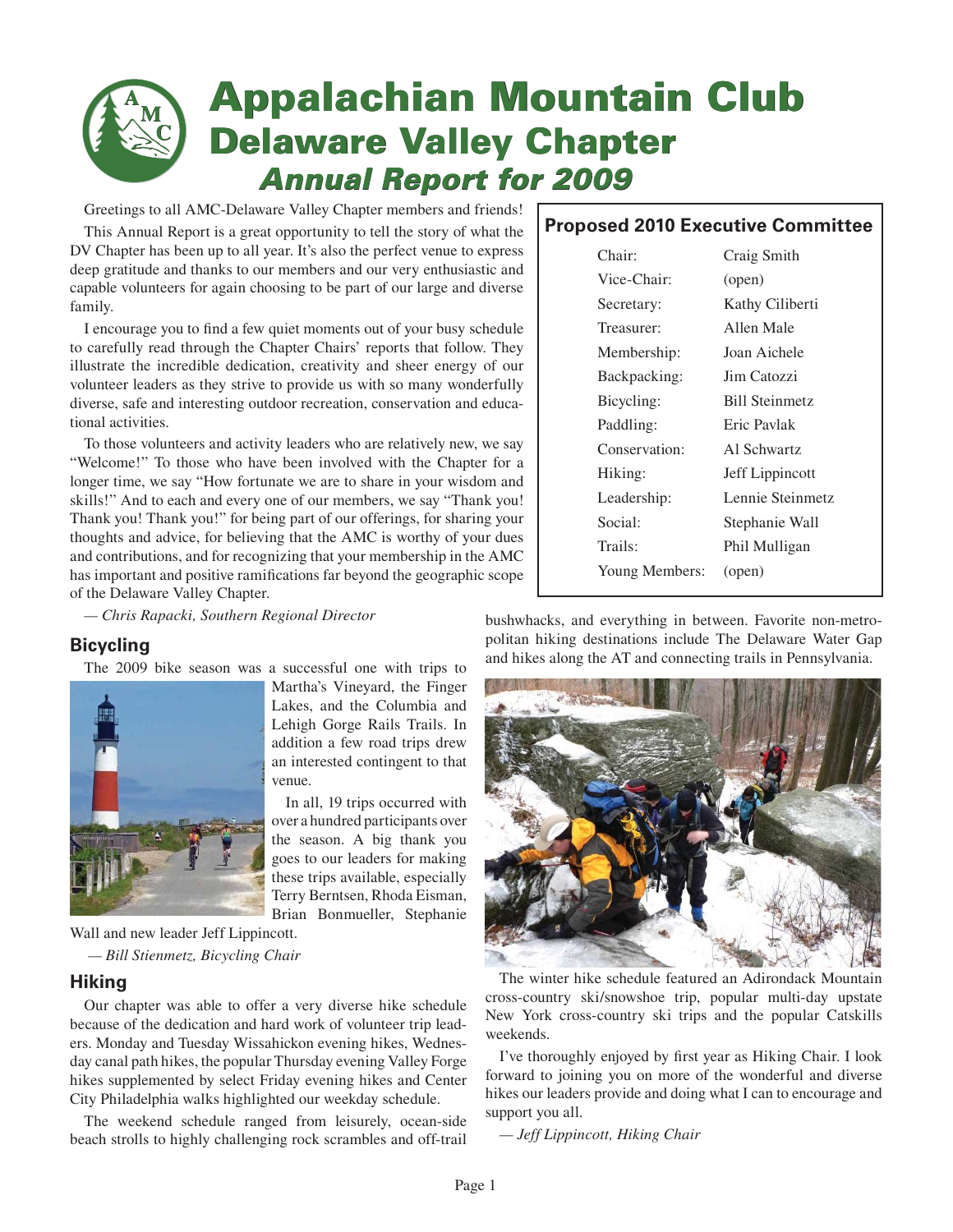## **Leadership**

The goals of the Leadership Committee are to conduct ongoing leadership and safety training, encourage the recruitment and mentoring of new leaders, manage the safety and liability aspects of AMC activities, and administer chapter leadership policies.

This past year the Leadership Committee conducted one Outdoor Leadership Training course at Nockamixon State Park in April 2009. There were a total of 16 graduates.

Individuals who have been certified as new AMC leaders since October 2008 are Pat McGill, Midori Wakabayashi, Ivan Winegar, Barb Blythe, Trey Burg, Barb McEvoy, Shawn Slason, Quint Reiff, Michele Valerio, Kathy Scranton, Bob Krisak, Rick Hudson, Maura Haslam and Jennifer Percival. New backpacking leaders are Terry Berntsen and Barb Blythe. New cycling leaders are Rick Hudson and Jeff Lippincott.

I'd like to thank all of the members of the Leadership Committee for your wisdom and input. I especially want to acknowledge the commitment and enthusiasm of all of our AMC leaders. They are the life blood of our organization.

*— Dwayne Henne, Leadership Chair*

#### **Membership**

We led 12 new member hikes at various locations throughout the Delaware Valley Chapter region.

To promote trail maintenance, Mike Manes organized, coor-

dinated and helped lead a more difficult New Members hike on a section of the AT on a day when some of our trail maintainers were hard at work.

Our annual



New Members Social was held in March at Plymouth Meeting and was well attended.

Working with REI in Conshohocken we offered a New Members "Day Hiking Gear Clinic" in March. Turnout was low but those attending were able to receive personalized attention.

I helped Lennie Steinmetz co-host two very successful New Members weekends at Mohican Outdoor Center.

I would like to recognize and thank Jane Shepard for her many years of dedicated service to our chapter. She faithfully mailed out our New Member Welcome packets each and every month. After many years of service she has decided to step down from the Membership committee. Thank you Jane for all your help throughout the years!

*— Joan Aichele, Membership Chair*

### **Paddling**

A dry spring curtailed our early whitewater activity, while a wet summer and resulting high water forced the cancelation of several flatwater trips. Despite this, we have run more than 40 trips in 2009, including two extended week-long whitewater trips extending into West Virginia and Tennessee and flatwater trips in the Pine Barrens, Brandywine and Schuylkill Rivers plus some tidal paddling on Maryland's



east shore. Twenty paddlers participated in our annual Mullica River canoe-camping weekend.

Nine students took our two-part basic canoeing course. We had a 1 to 1 student-instructor ratio for this course. Four students participated in our solo open canoe training. The scheduled second day was canceled due to high water. Our swiftwater safety course was rescheduled from June 21 to August 9 due to high water, and relocated three times before we held it. Our fall trips have been mostly run as scheduled.

*— Eric Pavlak, Canoeing Chair*

#### **Shelter**

The volunteers in the shelter caretaking program, which was in use since the 1970's, keep the Leroy Smith Shelter on the AT near Wind Gap, PA in excellent condition. Summer Watch extends from mid-April through October and a volunteer visits the shelter each week. Winter Watch follows with a volunteer visiting the shelter every two weeks from November to mid-April with a Sunday-only volunteer during firearms deer hunting season two weeks in December.

The 2008-09 report continues to describe our activities regarding the Pennsylvania Game Commission's regulation requiring that all users (hunters, hikers, etc.) comply with the requirement that every person wears fluorescent orange-colored materials. The Game Lands Parking Lot and the Katellen trail (used by most Shelter Watchers) are on State Game Lands. Our Winter Watchers are provided with orange caps at the Chapter's expense.

We recruited a new shelter maintenance person to replace retiring Joe Bell as of 10/27/09: Charles Ogle who worked with Joe on several maintenance projects.

Two new shelter watchers joined us this year. A few long termers will retire in 2008-09. Shelter Watch Hours: An average of 5 hours x 46 volunteer trips =  $230 +$ Chair (40 hours) =  $270$ hours, Maintenance Hours = 124.5

*— Patricia Ann Sacks, Shelter Chair*

#### **Social**

There are three prominent Chapter social events held throughout the year: the Activities Social, the Chapter Picnic and the Annual Meeting.

Last year's **Annual Dinner and Meeting** was held Saturday November 15, 2008 at the Best Western Inn, Kulpsville, PA. Joan Aichele, Membership Chair, hiking and biking leader, was named Appie of Year. Joe Bell was presented with the 2008 Golden Appie award for his more than 35 years of involvement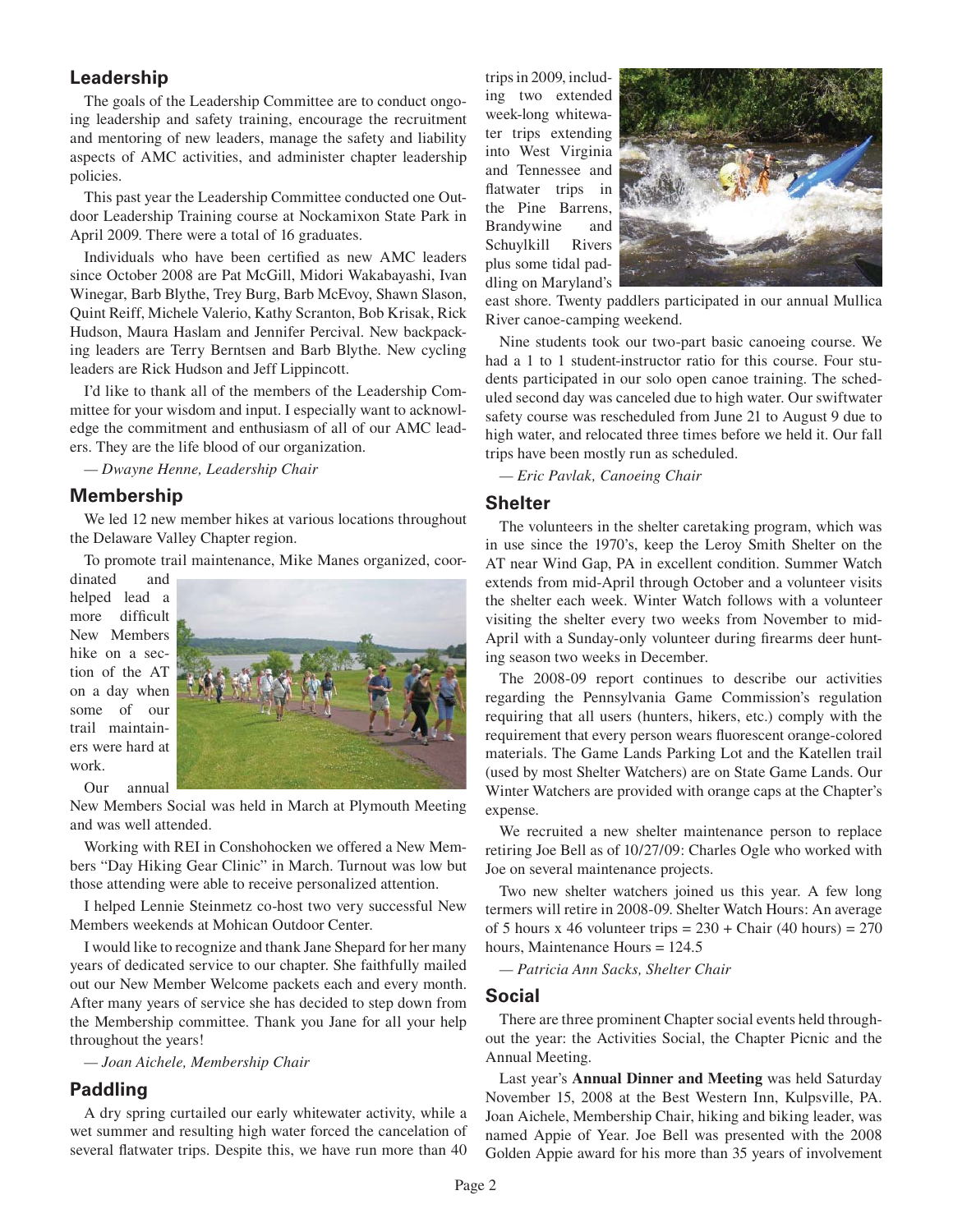with the Appalachian Trail and the Delaware Valley Chapter's Leroy Smith Shelter. He was one of the Chapter members who helped construct the shelter, which is located on the AT near Wind Gap, PA, in 1972.

Our chapter also recognized State Representative Robert Freeman, lawyer Charles Elliot, and former Temple Law student James Miles with Conservation Awards for their outstanding efforts in protecting the Appalachian Trail in Pennsylvania. These are the first Conservation Awards to be given by the Chapter.

This year's **Activities Social** was held on March 21 at the Perkasie Fire House in Perkasie, PA. A variety of activities were scheduled prior to the social, including a hike on a local trail attended by approximately 40 members, a GPS-Geocaching workshop which drew a lot of attention, and an Introduction to Chapter Leadership, for those interested in learning more about becoming a volunteer leader.

The addition of outdoor activities is new to this event, and resulted in very positive feedback from many attendees. Based on that response, the we expect to offer these options again at the 2010 Activities Social.

We continued the tradition of showing an entertaining slideshow of the year's activities while awards and recognition were given for miles hiked during the year. The presentation was a team effort, coordinated by Rich Wells and Jeff Lippincottt. Congratulations to all the hikers, and thanks to everyone for sharing their best stories among the attendees.

The 2009 Social also relieved guests from having to bring entrees or deserts to the event, and instead charged a nominal



fee to fully cater the event. Hungry hikers and workshop attendees were treated to predinner snacks and beverages, followed by a great selection of hot food for dinner. No one went home

hungry, and surprisingly, there was an abundance of leftovers, a rare occurrence! Fellow member Linda Watsula was gracious enough to coordinate the donation of the leftovers to a local food bank. Kudos to Linda for her suggestion, making for a wonderful conclusion to a terrific day!

This year's **Annual Picnic** was held at Peace Valley Park, just outside of Doylestown, PA, on June 13. This park is a great venue, offering a regionally central location, a covered pavilion and picnic area with several grills, lake access and hiking trails on site. The chapter provided hamburgers, veggie burgers, hot dogs and drinks, and guests were asked to bring a side dish to share with fellow members.

Prior to firing up the barbeque grill, a very well attended hike around the picturesque lake was led by Joan Aichele, while other members set up horseshoe pits, badminton and volleyball nets. Although the weather started out with an abundance of sunshine, intermittent rain soon arrived, but that did not dampen enthusiasm. In fact, member participation was excellent and actually grew as the rain rolled in. Traditional volleyball and badminton evolved into "mud volleyball" and "mud badminton." The picnic was a hit, and we have the pictures to prove it (see them on our website, www.amcdv.org).

*— Stephanie Wall, Social Chair*

#### **Trails**

During 2009 the Delaware Valley Chapter trail crew at Valley

Forge continued our work on the Mt. Misery trails, bringing them into a current state of good repair. Chapter crews contributed 203.17 hours of work for Valley Forge National Park. We also supplied workers and leadership for several annual events, including a Sierra Club National Service Outing in October, the 5-mile Revolutionary Run in April,



National Trails Day in June and National Public Lands Day in September.

In 2009, maintenance continued on our section of the Appalachian Trail. Dan Schwartz lead most of the conventional maintenance, Pat Sacks handled the Shelter watch, and Mike Manes lead the corridor monitoring activities.

There were three special activities that occurred during 2009. The first was a clean-up of an illegal construction site, nicknamed Ewok Village, lead by Bill Steinmetz. The second was a five-day event led by Dan Schwartz over the Labor Day weekend, which was to install water bars and other water drainage aids on the Katellen Trail, a spur leading to the AT. The last special activity was held October 17, and was attended by Pamela Underhill, the director of the Appalachian Trail National Park. While this started as a meeting to inform Underhill of the activity known as corridor monitoring, it it also became a meeting of a number of corridor workers with Underhill. This activity was hosted by Chapter, lead by Mike Manes, and located at Smith Gap within the Chapter section of the AT.

*— Phil Mulligan, Trails Chair*

#### **Anniversary Recognitions**

The Delaware Valley Chapter is proud to recognize the following members for their many years of membership with AMC. We thank each of them for their commitment and continued support of AMC. If you have reached either the 25 or 50 year milestone and are not on this list, we do apologize. Please contact the Membership Chair so you can be included in the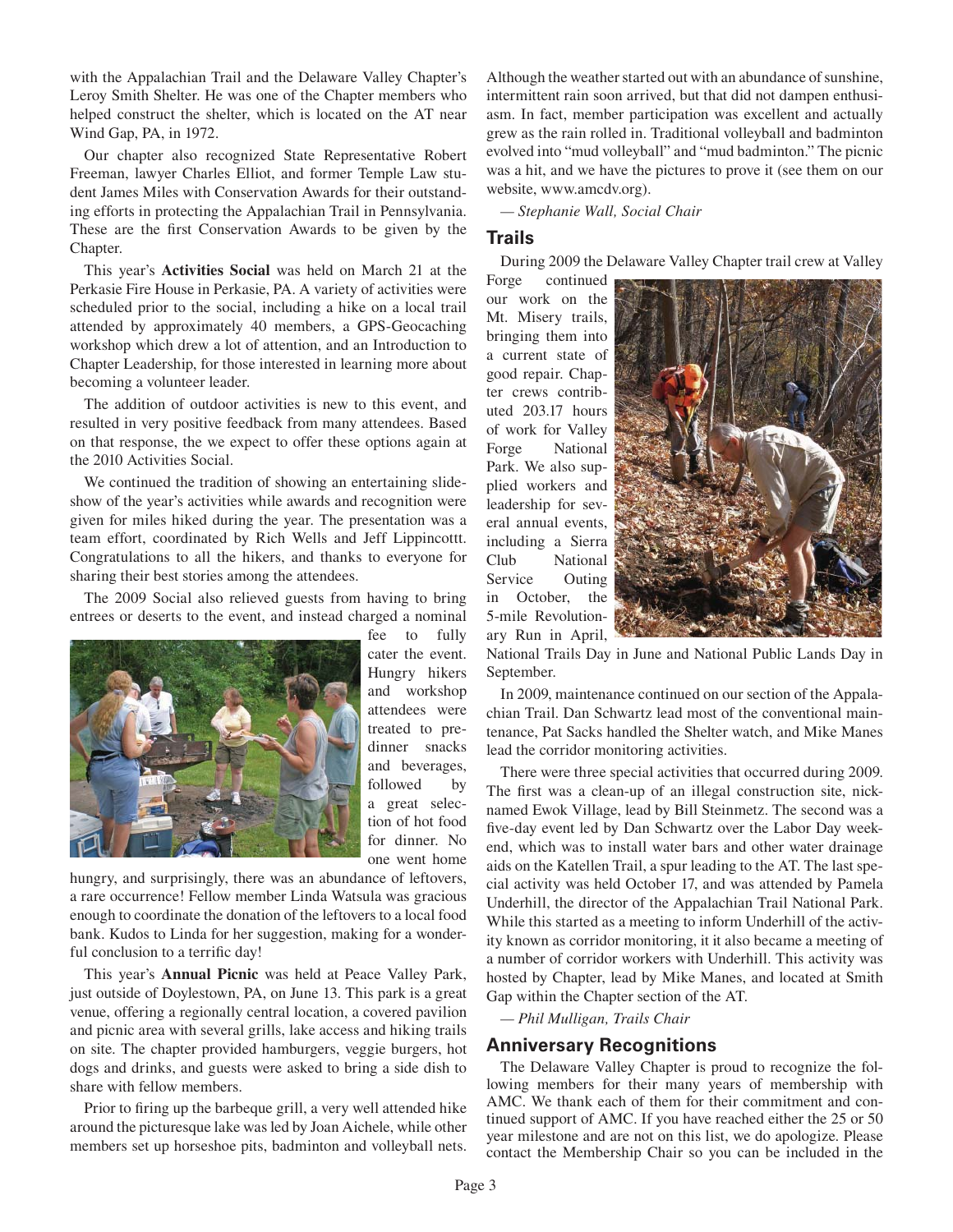presentation of awards at next year's Annual Dinner.

**Twenty-five years:** The following members joined AMC in 1984 and have continued their membership for the past 25 years:

| Christopher Auth     | Anne Kamrin     |
|----------------------|-----------------|
| <b>Omar Bailey</b>   | Michael Kennedy |
| <b>Michael Burns</b> | Margaret Lord   |
| Dr. Peter Craig      | Kieutien Manes  |
| Nancy Fischer        | Elise Murray    |
| Karl Glocker         | Janette Neal    |
| Margot Hillman       | John Rowen      |
| Dr. Henry Huffnagle  | James Zug       |
| Laurie Johnson       |                 |

**Fifty years:** The following members joined AMC in 1959 and have faithfully continued their membership for the past 50 years:

| Dr. Samuel Burgess | <b>Charles Robinson</b> |
|--------------------|-------------------------|
| Wayne Kirklin      | Helen Villa.            |

#### **Treasurer's Report**

**Overall Financial Assessment:** The Delaware Valley Chapter remains in a good financial position with significant reserve funds. However, a declining trend in income due to declining AMC memberships continues to challenge the Chapter. In 2009, the Executive Committee undertook several initiatives which halted the operating deficits of recent years and produced a small surplus for the period of this report. The implementation of changes to the Chapter's communication processes and a general belt tightening across the Chapter led this turnaround. The continuation of these initiatives in 2010 should continue this favorable trend.

Although there has been a decline in Chapter invested reserves, paralleling the domestic and international economic declines, the Chapter has been able to manage its financial activities without liquidating assets in a depressed market and should participate in the investment market recovery.

**Financial Details:** The Delaware Valley Chapter operates as a local branch of the Appalachian Mountain Club (AMC) of Boston, a non-profit corporation. Chapter financial activities are subject to rules established by the AMC, including the AMC fiscal year from January 1 through December 31. In accordance with AMC requirements, the Chapter's books are maintained in a computerized accounting system on a cash basis and the Chapter provides an annual financial report to AMC shortly after the completion of the fiscal year.

Because the Chapter's Annual Meeting occurs before the end of the official Fiscal Year, this report to the Delaware Chapter follows the pattern from last year and covers a 12-month accounting period from October 1, 2008, through September 30, 2009. Comparisons are provided with the preceding period.

Chapter income is primarily in the form of an allocation of a portion of the AMC dues paid by members who reside in the Delaware Valley area. In the twelve months covered by this report, this dues allocation provided 87 percent of the chapter income.

Approximately 60 percent of the Chapter expenses are associated with communicating to the Chapter members and the general public through the Chapter newsletter (Appalachian Footnotes) and the Chapter's website at www.amcdv.org/.

*— Allen Male, Treasurer*

Financial statement follows on the next page.

Electronic copies of this report are available at: http://www.amcdv.org and at http://paddlenow.com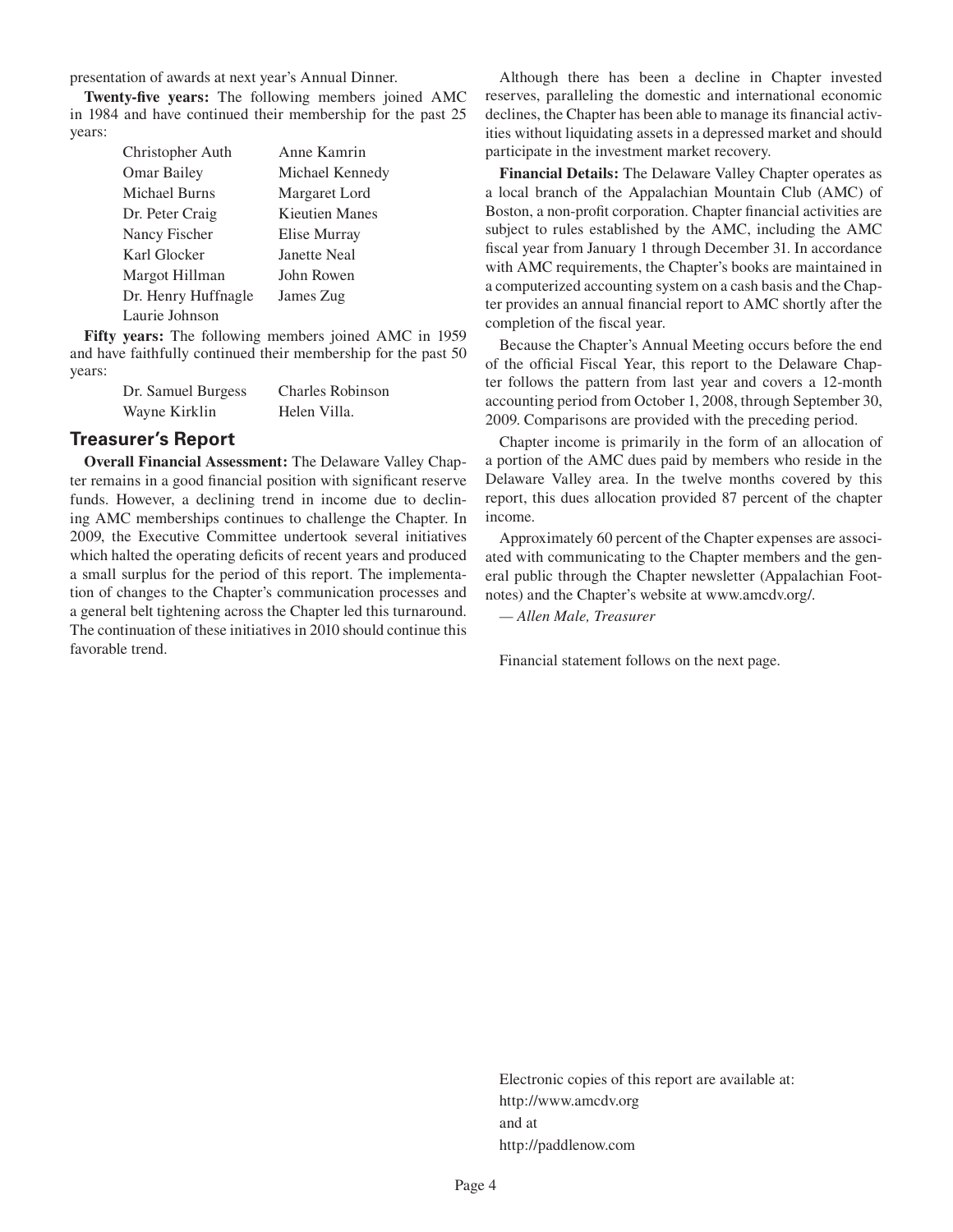# *Financial Data*

Operational income and expenses for the period are shown below.

# *Operational Income vs. Expense for the 12-Month Period From 10/1/2008 thru 9/30/2009 Compared to Prior Period (10/1/2007 thru 9/30/2008)*

| <b>Income</b>                           | <b>Current Period</b> | <b>Prior Period</b> |            |
|-----------------------------------------|-----------------------|---------------------|------------|
| <b>Allocation from AMC Dues</b>         | \$17645.50            | \$18439.50          |            |
| <b>Membership Sales</b>                 | 1210.00               | 1765.00             | See Note 1 |
| Misc. Income                            | 1000.00               | 10.00               | See Note 2 |
| Net Income from Fee-Based Activities    | 283.66                | 382.90              | See Note 3 |
| <b>Merchandise Sales</b>                | 57.00                 | 45.00               |            |
| <b>Interest from Bank</b>               | 13.97                 | 474.67              |            |
| <b>Total Income</b>                     | \$20210.13            | \$21117.07          |            |
| <b>Expense</b>                          |                       |                     |            |
| Communication                           | \$11657.66            | \$13852.72          | See Note 4 |
| Attendance at Club-wide AMC<br>Meetings | 2356.81               | 2882.06             |            |
| <b>Trails &amp; Shelter Maintenance</b> | 1756.18               | 2253.64             |            |
| Recognition                             | 823.32                | 926.74              | See Note 5 |
| <b>Chapter Social Events</b>            | 756.61                | 2744.76             | See Note 6 |
| <b>Committee Expenses</b>               | 676.77                | 1277.79             |            |
| <b>Membership Activities</b>            | 595.99                | 1162.43             | See Note 7 |
| <b>AMC Program Support</b>              | 500.00                | 0.00                | See Note 8 |
| <b>Canoeing Program</b>                 | 315.00                | 604.03              |            |
| Leadership & Outdoor Skills             | 223.84                | 581.99              |            |
| Liability Insurance                     | 217.00                | 170.00              |            |
| <b>Bank Fees</b>                        | 0.00                  | 20.00               |            |
| <b>Total Expenses</b>                   | \$19879.18            | \$26476.16          |            |
| Surplus (Deficit) - Income-Expenses     | 330.95                | (\$5359.09)         |            |

Note 1 – The Chapter receives a "rebate" from AMC for each **new** member who applies for membership through the Chapter website.

Note 2 – Miscellaneous income for 2008 was a special award of \$1,000.00 from the AMC when more than 40% of first-year members in our Chapter renewed their membership for a second year.

Note 3 – Fee-Based activities are activities, such as training programs, for which a fee is charged to offset expenses. These include training programs open to both non-members and members (at a reduced fee).

Note 4 – Communication includes newsletter printing, newsletter postage, and Chapter website expenses.

Note 5 – Recognition includes hiker awards, leader awards, special Annual Dinner recognition to 25-year and 50-year AMC members, and the Appie and Golden Appie awards.